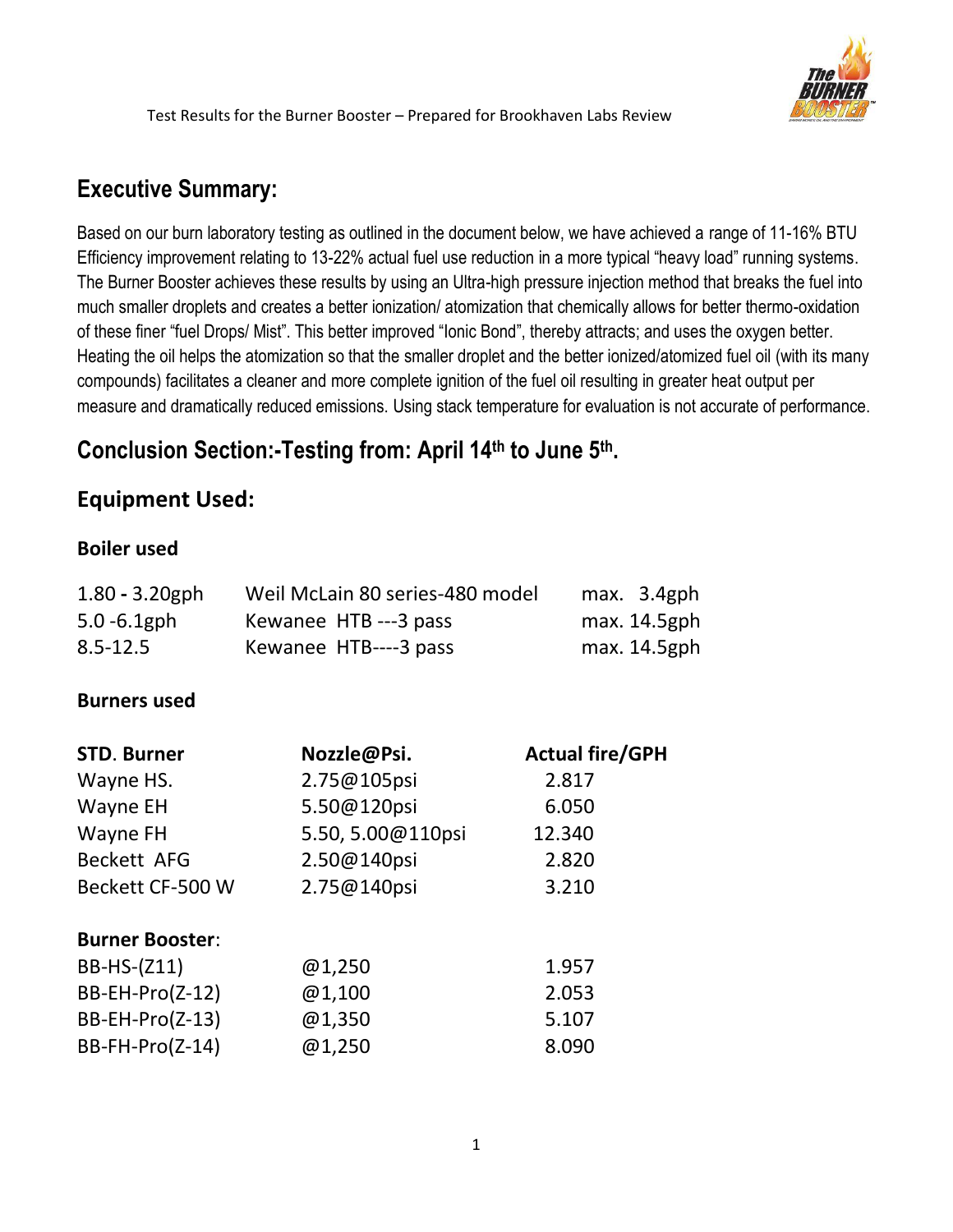

#### **Instrumentation**

E-Instrument model-8500-9 gas analyzer, factory calibrated 4-4-2013 Bacharach PCA-3 and Bacharach PCA-2, factory calibrated 4-11-2013

GPI water flow meter, (range .5-9.0gpm +- .5%)- calibrated and new. GPI water flow meter, (range 1.5-20gpm +-1%)

OMEGA Fuel oil flow meter with totalizer. (.25-22.0gph, accurate up to .001 gallons) Calibrated and new. Digital time clocks and stop watches with controls.

#### **Notes:**

On Weil McLain boiler, 1.9-3.2; shows Number of cycles /120 min:  ${3.00}$ gpm water in @ 52.<sup>oF</sup> with aquastat limit @185 F. .. } **6 cycles with std. burners on/ off VS. 4 with BB. = ~40% less start stops/ day.**

#### **Comments: (**as we see it**);**

Start/ stops of Std. System had CO levels 35-120ppm for 1 minute..(before clearing up) Start/ stops of BB. System had CO levels 3-11ppm for 30 seconds…….(before clearing up) This coincides with facts that 70%-80% of soot is from start and stops.

**Burner Booster system improves** the AFUE system value to be over 86%.

**\*.% Efficiency Improvement** and fuel saved is not expected to be linear-which these tests show.

**Run-Up improvement;** shows larger nozzles reduce efficiency of atomization of fuel oil.

**Actual fuel savings in the real world of tests before and after**, of our accounts, EES has over 92% of our installation sites shows between 16-28%- fuel savings.( factoring heating degree days, and production process volume demand at those locations). We believe this is due to added combustion air to run the burner system more cleanly, resulting in some performance loss. Tune-ups are made by human judgment.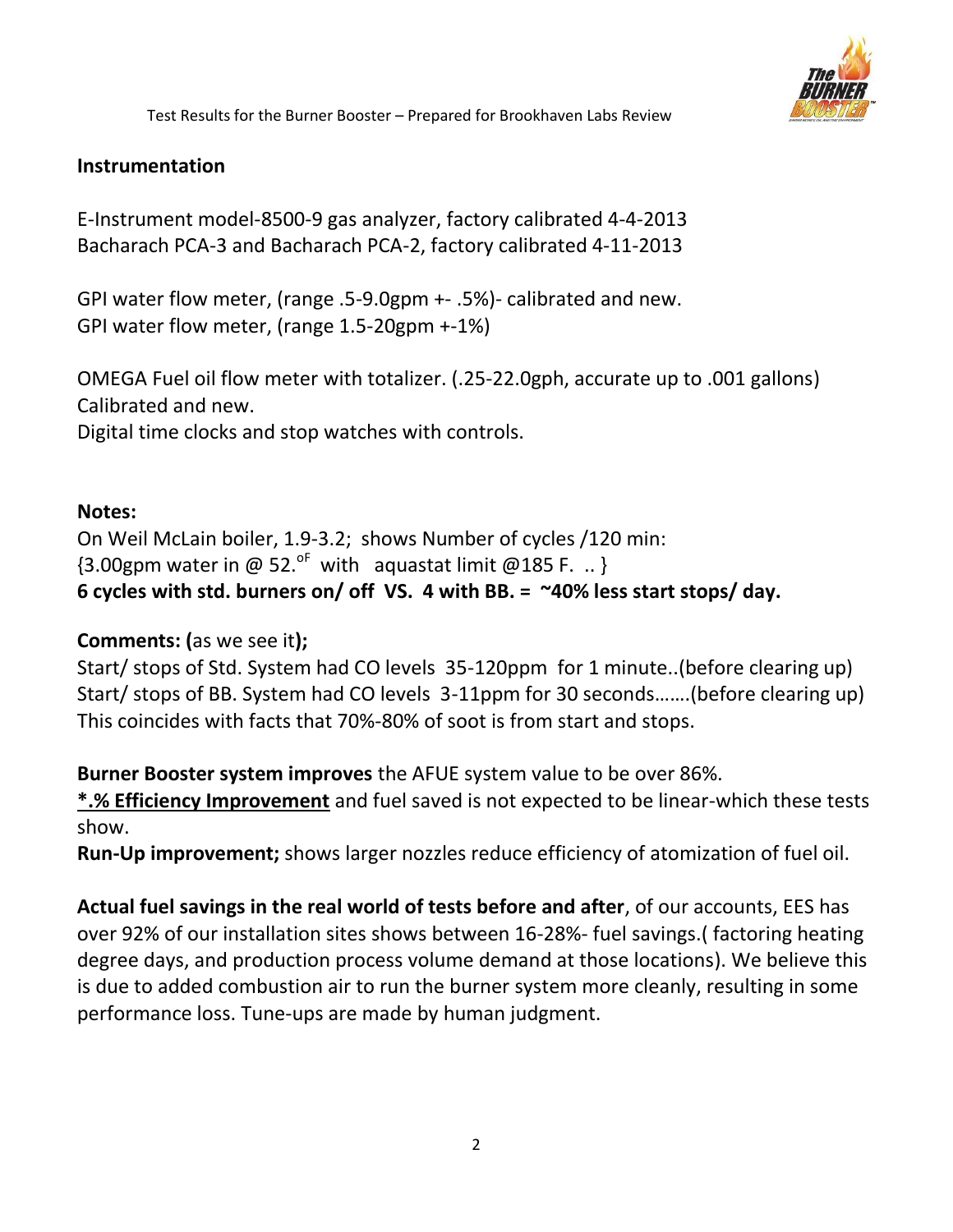

### **Conclusion Review- Fuel savings:**

A series of tests methodologies were run, many repeated with slight variation for accuracy and repeatability.

| Test $\boldsymbol{A}$           | "STEADY-STATE" max load, no shut off, constant run.              |
|---------------------------------|------------------------------------------------------------------|
| Test $\bm{B}$                   | "Cold Start-Run Up" with norm heavy load-40-60 minute test       |
| Test $\boldsymbol{\mathcal{C}}$ | "Load Cycle test", normal load, cycle on off @ 185F 120 minutes. |

| % Fuel Improvement |                 |                 |                             |  |  |
|--------------------|-----------------|-----------------|-----------------------------|--|--|
| <b>TEST</b>        | $1.8 - 3.2$ gph | $5.0 - 6.0$ gph | 8.5-12.5gph                 |  |  |
| Α                  | $5.6 - 7.1\%$   | $7.2 - 8.5%$    | $9.5 - 11.7$ <sup>*</sup> % |  |  |
| B                  | 15.8-19.5%      | 17.5-21.0%      | 22.0-28.0%                  |  |  |
| $\mathcal C$       | 13.1-15.5%      | 16.0-20.0%      | 18.0-24.0%                  |  |  |

Many of the tests were repeated for consistency of the truest of values. They are some of the tests recognized by the Heating Industry: Dept. of Energy, National Evaluation Labs, Boiler and Burner Companies. Independent testing was also done by Worchester Poly-Technic Combustion Lab.

## **NOTES:**

*A* **Test:** is not typical of an actual operating boiler/burner system. It reflects the thermodynamics of the system at max performance.

*B* Test: This evaluates the BTU in and out, the efficiency from a cold start over time to reach a set max temputure of about 185 degrees. (0-50 mints test with heavy load). *C* **Test:** is more typical of an actual operation of a boiler/burner system. Starts at a cold

start of about 50<sup>°</sup>F, with medium cold water input of about 50 degrees for 2 hour test.

**\* This was an estimated value from other inputs also.**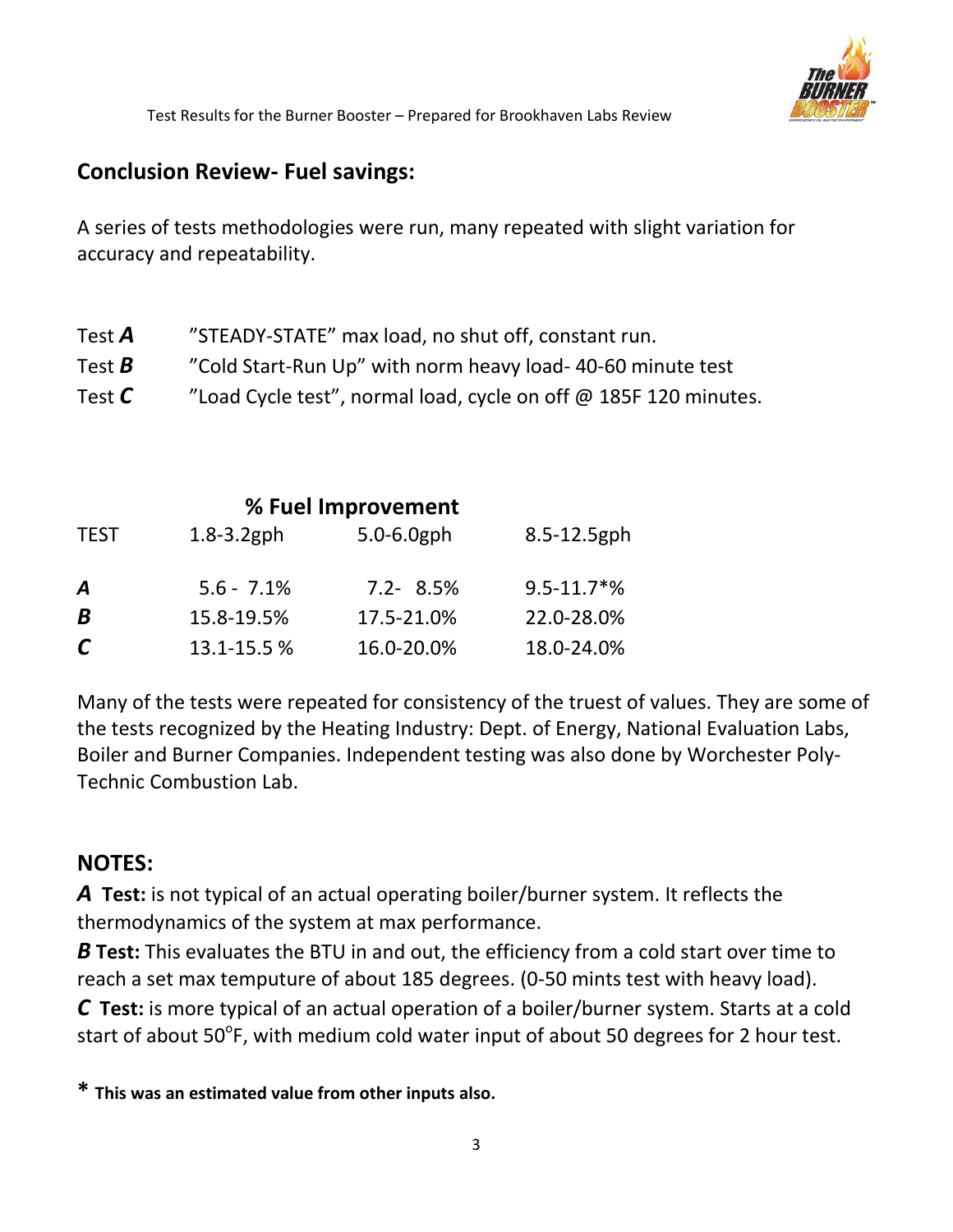

## **Conclusion Review- BTU Input /Output**

A series of many test to evaluate the efficiency of the total system and that of the heat exchanger showing traditional Std. well "tuned up" VS. The Burner Booster on the same boiler. The results from several tests and test method C resulted to the following conclusions. The cold starts where about  $50^{\circ}$  F with same water temp. input.

|                                                                              | GPH-Range |             |               |  |
|------------------------------------------------------------------------------|-----------|-------------|---------------|--|
| <b>Values</b>                                                                | 1.80-3.20 | $5.0 - 6.0$ | $8.5 - 12.5$  |  |
| <b>BTU- Input per gal</b>                                                    | 136,700   | 136,700     | 136.700       |  |
| BTU Output-Std. /gal.                                                        | 108,900   | 109,400     | 110,600       |  |
| BTU Output-BB. /gal.                                                         | 123,700   | 125,400     | 128,200       |  |
| % BTU Improvement 10.84%                                                     |           | 14.63%      | <b>15.91%</b> |  |
|                                                                              |           |             |               |  |
| Run-Up Improve.~                                                             | 15.20%    | 19.0%       | 27.0%         |  |
| Total system efficiency "AFUE-Like" (0-120minits, w/ cycling and heavy load) |           |             |               |  |
| System Eff. Value-Std. 80.17%                                                |           | 77.8%       | 69.0%         |  |
| System Eff. Value-BB. 92.76%                                                 |           | 91.1%       | 87.0%         |  |
| Delta EFF. Incress.-PTS.* 12.59                                              |           | 13.30       | <b>18.0</b>   |  |
|                                                                              |           |             |               |  |
| <b>Fuel saved. (Test C)</b>                                                  | 13.40%    | 18.50%      | 22.20%        |  |

This validates many claims that "Efficiency improvement "and fuel savings is not 1:1 and not linier. There are many other variables of how the thermodynamics of the system has improved as well as the much improved cleaner starts and stops.

**\*Delta EFF.** Increes.-PTS = change of efficiency of points increase in value.